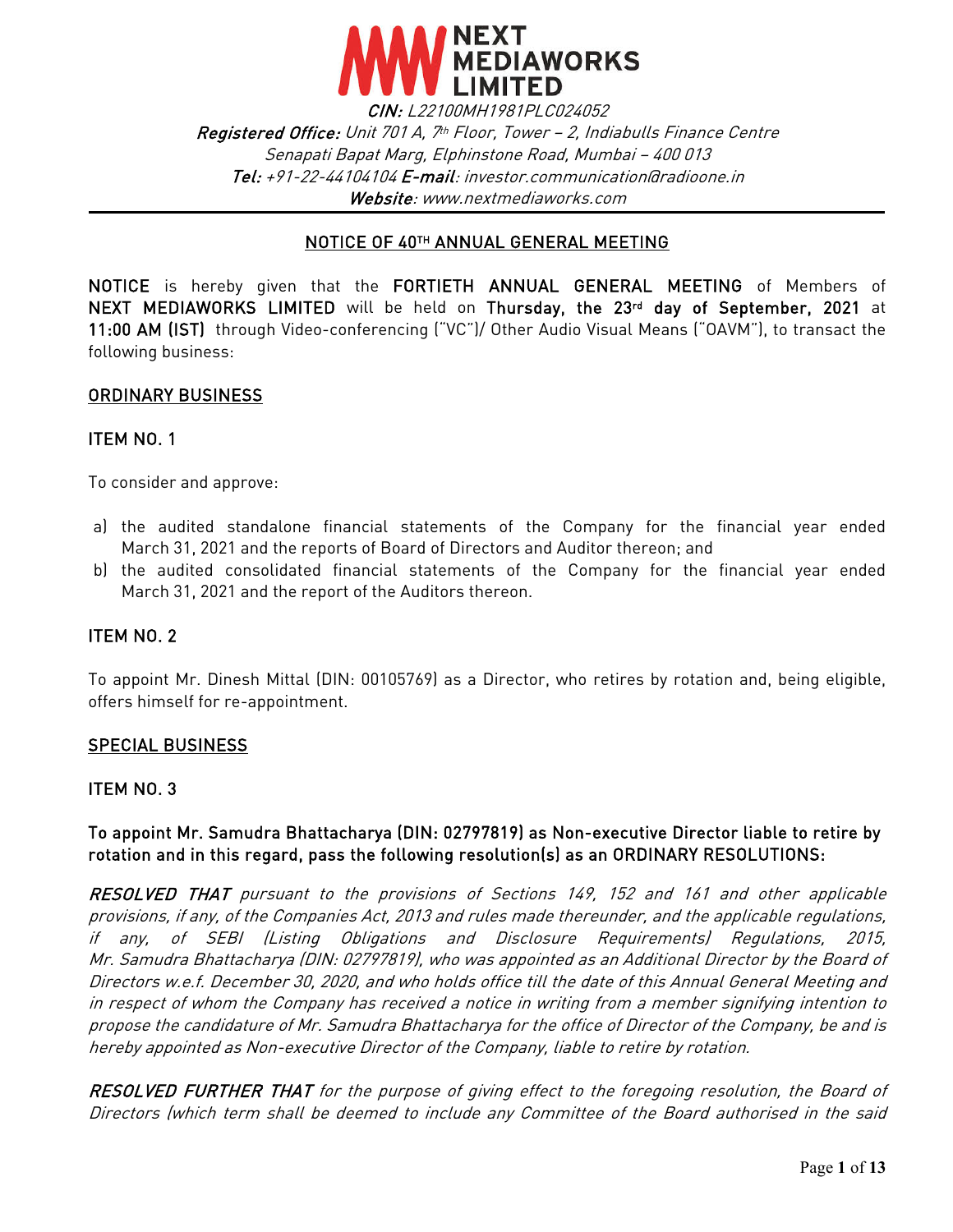behalf) be and is hereby authorised to do all such acts, deeds and things, as it may in its absolute discretion deem necessary, proper or desirable, and to settle any question, difficulty or doubt that may arise in respect of aforesaid, without being required to seek any further consent or approval of Members of the Company, or otherwise to the end and intent that they shall be deemed to have given their approval thereto expressly by the authority of this resolution."

> By Order of the Board of Directors For Next Mediaworks Limited

(Diksha'Singh)

Date: August 25, 2021 **Company Secretary** 

# NOTES:

- 1. In view of the continuing impact of the pandemic and pursuant to circulars dated April 8, 2020, April 13, 2020, May 5, 2020 and January 13, 2021 issued by the Ministry of Corporate Affairs ("MCA Circulars") and circulars dated May 12, 2020 and January 15, 2021 issued by the Securities and Exchange Board of India ("SEBI Circulars") and in compliance with the provisions of the Companies Act, 2013 ("the Act") and the SEBI (Listing Obligations and Disclosure Requirements) Regulations, 2015 ("SEBI LODR"), the 40th AGM of the Company shall be conducted through VC/OAVM facility, which does not require physical presence of members at a common venue. In view of the same, Registered Office of the Company shall be the deemed venue of this AGM.
- 2. Since the AGM will be held through VC/OAVM, Route Map to the venue is not required and hence, not annexed to this Notice.
- 3. Members attending the AGM through VC/OAVM shall be counted for the purpose of reckoning the quorum under Section 103 of the Act.
- 4. Since the AGM will be held through VC/OAVM, which does not require physical attendance of Members, the facility to appoint proxy by Members will not be available for this AGM and therefore, Proxy Form and Attendance Slip are not annexed to this Notice.
- 5. Institutional/Corporate members (i.e. other than individuals/HUF, NRI, etc.) are entitled to appoint authorized representative(s) to attend the AGM through VC/ OAVM and to cast their vote through remote e-voting/ e-voting at the AGM. In this regard, the body corporates are required to send certified copy of the latest board resolution/ authorization letter/ power of attorney authorizing their representative(s) to attend the meeting and vote on their behalf through e-voting. The said resolution/ letter/ power of attorney shall be sent by the body corporate from the registered e-mail ID to the Scrutinizer at [sanketjaincs@gmail.com](mailto:sanketjaincs@gmail.com) and a copy thereof marked to [evoting@kfintech.com.](mailto:evoting@kfintech.com)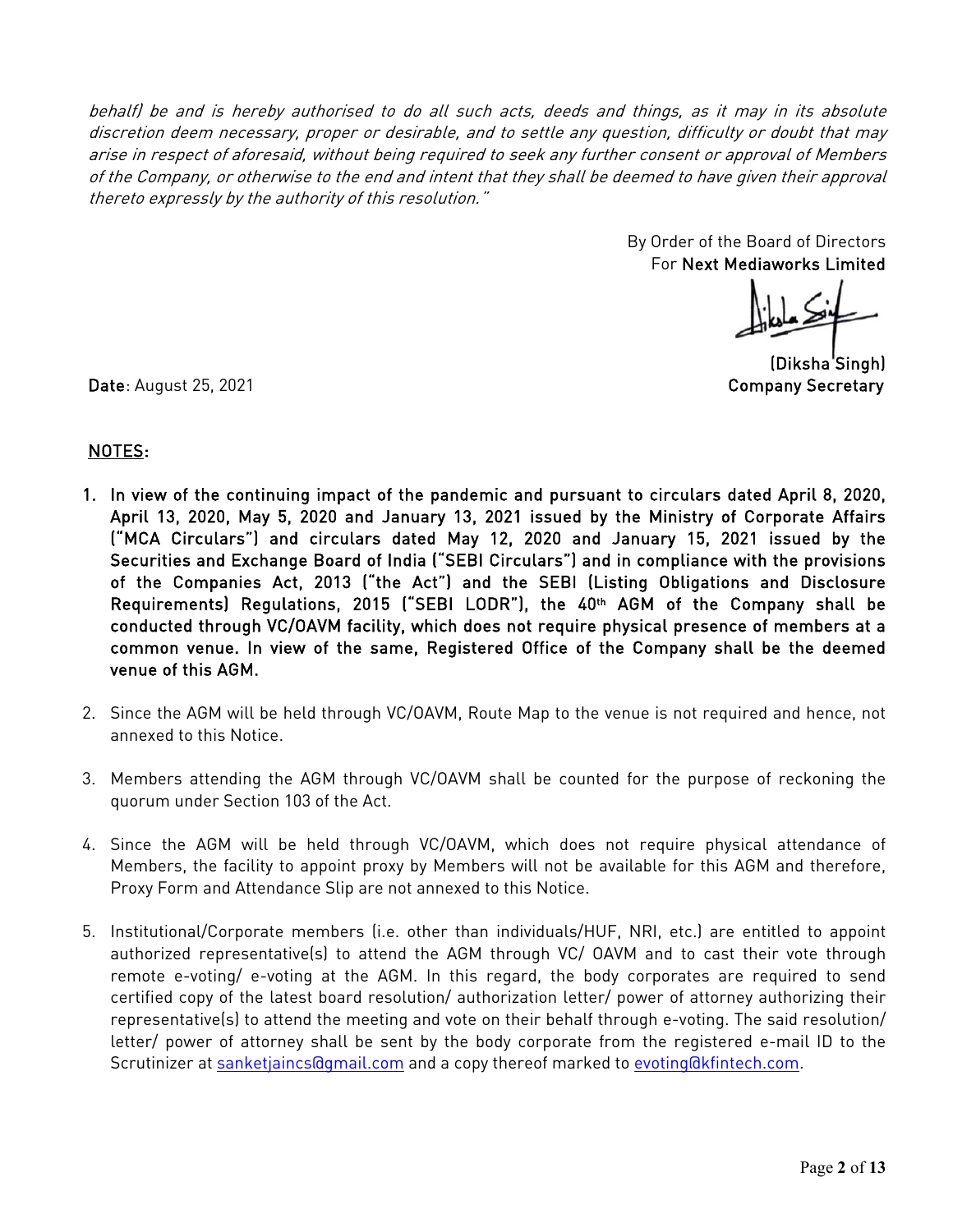- 6. In compliance with above mentioned circulars of MCA and SEBI, the Notice calling this AGM along with the Annual Report for FY-21 is being sent only through electronic mode to those Members whose e-mail address are registered with the Depository Participants or KFin Technologies Private Limited ("KFin" or "RTA"). Members may kindly note that the Notice of AGM and Annual Report for FY-21 will also be available on the Company's website viz. [www.nextmediaworks.com](http://www.nextmediaworks.com/) and website of the stock exchanges i.e. BSE Limited and National Stock Exchange of India Limited [\(www.bseindia.com](http://www.bseindia.com/) and [www.nseindia.com\)](http://www.nseindia.com/).
- 7. To participate in the Company's green initiative in Corporate Governance, Members are encouraged to register/update their email address, in respect of shares held in electronic form with their Depository Participant(s), and in respect of shares held in physical form by clicking on <https://ris.kfintech.com/clientservices/mobilereg/mobileemailreg.aspx> or by writing to the RTA with details of folio number and self-attested copy of PAN card at KFin Technologies Private Limited, Unit: Next Mediaworks Limited, Selenium Tower B, Plot Nos. 31 & 32, Gachibowli, Financial District, Nanakramguda, Serilingampally Mandal, Hyderabad - 500032 or by sending email to [einward.ris@kfintech.com.](mailto:einward.ris@kfintech.com)
- 8. Mr. Dinesh Mittal and Mr. Samudra Bhattacharya may be deemed to be interested in the resolution(s) set out at Item No. 2 and 3, respectively, of the Notice. Further, their relatives may also be deemed to be interested in the respective resolutions, to the extent of their shareholding interest, if any, in the Company. None of the other Directors/ Key Managerial Personnel of the Company/ their relatives are, in any way, concerned or interested, financially or otherwise, in the businesses set out under item nos. 1 to 3 of the Notice.
- 9. Pursuant to the provisions of Regulation 36 of SEBI LODR and Secretarial Standard on General Meetings (SS-2) issued by the Institute of Company Secretaries of India, details of directors seeking appointment/ re-appointment at this AGM, is annexed herewith.
- 10. The Register of Directors, Key Managerial Personnel and their shareholding maintained under Section 170 of the Act and the Register of Contracts and Arrangements, in which Directors are interested, which is maintained under Section 189 of the Act, will be available for inspection electronically by the members during the AGM. Members seeking to inspect such documents may send request from their email id registered with the Company/RTA to the Company at [investor.communication@radioone.in](mailto:investor.communication@radioone.in.).
- 11. Pursuant to the provisions of Investor Education and Protection Fund Authority (Accounting, Audit, Transfer and Refund) Rules, 2016, details of shares transferred to Investor Education and Protection Fund Authority ("IEPF Authority") are available on the website of the Company viz. [www.nextmediaworks.com](http://www.nextmediaworks.com/) and also on the website of the Ministry of Corporate Affairs ('MCA'). Members may note that shares as well as unclaimed dividend transferred to IEPF Authority can be claimed back. Concerned members/investors are advised to visit<http://iepf.gov.in/IEPF/refund.html> or contact KFin to lodge claim for refund of shares and/or dividend from the IEPF Authority.
- 12. Members holding shares in physical form can avail the facility of nomination on their shareholding pursuant to the provisions of Section 72 of the Act and for the same, they are advised to send their nomination in the prescribed Form No. SH-13 to KFin. Members holding shares in electronic form may contact their respective Depository Participant(s) for availing this facility.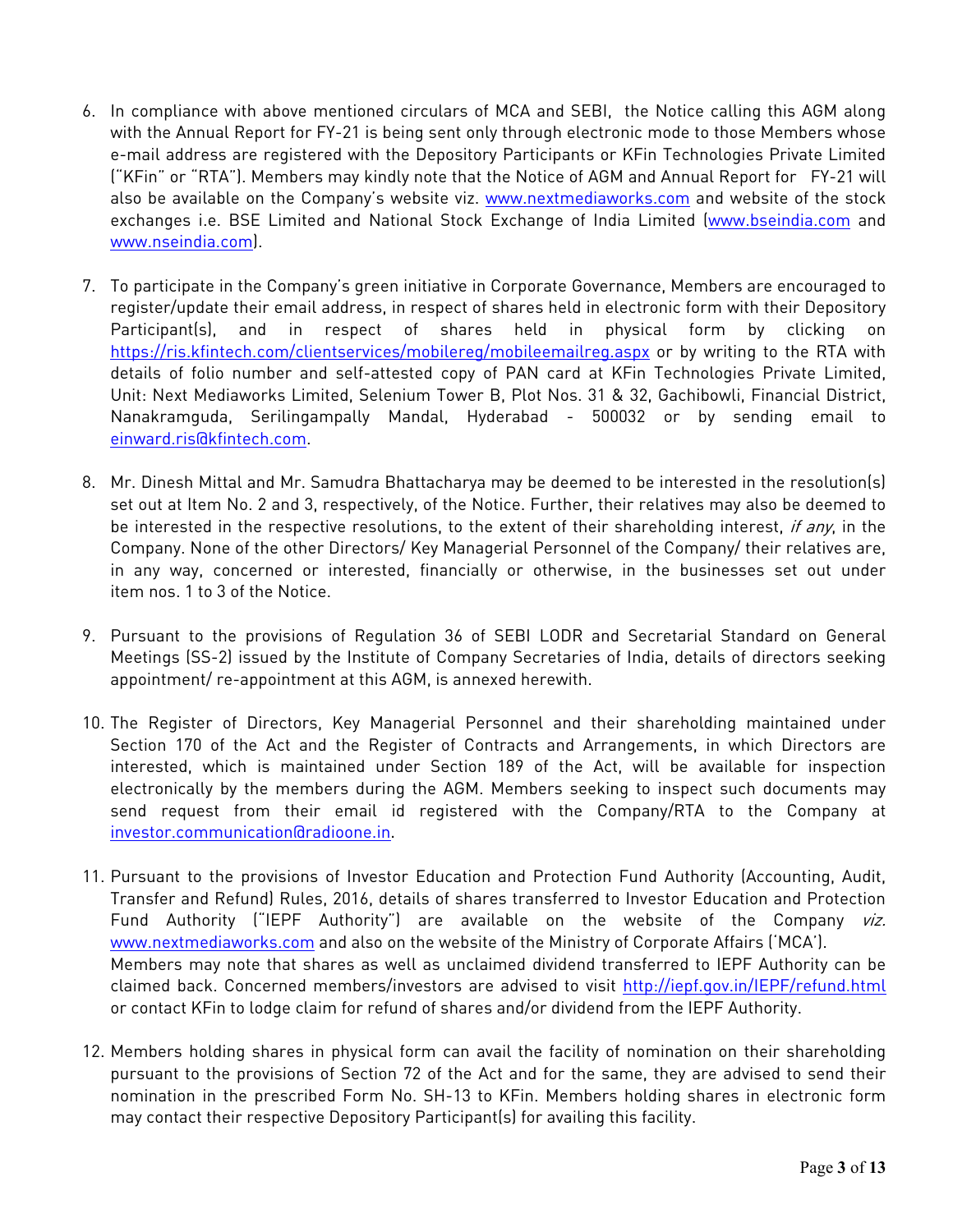- 13. In terms of SEBI's circular dated April 20, 2018, members holding shares in physical form and whose PAN and bank details are not updated in the records of KFin, are requested to submit their PAN and bank account details, along with self-attested copy of PAN Card and original cancelled cheque/attested copy of bank passbook bearing name of the Member to the Company/KFin.
- 14. Members may please note that SEBI has mandated PAN as the sole identification number for all participants transacting in the securities market, irrespective of the amount of transaction.
- 15. In terms of SEBI (Listing Obligations and Disclosure Requirements) (Fourth Amendment) Regulations, 2018, with effect from April 1, 2019, securities of listed companies can be transferred only in dematerialised form (except transmission of securities or transposition in the name(s) of holding). Accordingly, the Company will not accept any fresh lodgement of transfer of shares in physical form. The members are therefore advised, in their own interest, to dematerialize the shares held by them in physical form.
- 16. Members holding shares in physical form in identical order of names in more than one folio are requested to send to the Company or Company's RTA, details of such folios together with the share certificates in original and KYC proof(s) viz. PAN, Aadhar etc. for consolidating their holding in one folio. The share certificates will be returned to the member after making requisite changes thereon.
- 17. All investor related communication may be addressed to KFin at the following address:

KFin Technologies Private Limited Unit: Next Mediaworks Limited Selenium Tower B, Plot No. 31 & 32 Gachibowli, Financial District Nanakramguda Serilingampally Mandal Hyderabad – 500 032  $Tel \cdot +91 - 40 - 67162222$ Fax: +91-40-23001153 Toll free number - 1800-309-4001 E-mail: [einward.ris@kfintech.com](mailto:einward.ris@Kfintech.com) Website: www.kfintech.com

# E-VOTING AND PARTICIPATION IN AGM

- 18. Pursuant to the provisions of Section 108 and other applicable provisions, if any, of the Act read with the Companies (Management and Administration) Rules, 2014, and Regulation 44 of SEBI LODR, the Company is providing the facility to its members to exercise their right to vote on the resolutions set out in notice of AGM by electronic means ("e-voting"). The Company has engaged the services of KFin as the agency to provide e-voting facility.
- 19. Members may cast their votes remotely, using electronic voting system ("remote e-voting'') during the remote e-voting period. The facility of e-voting will also be available at the AGM ("InstaPoll"), and Members who have not cast their vote(s) by remote e-voting, will be able to cast their vote at the meeting through InstaPoll.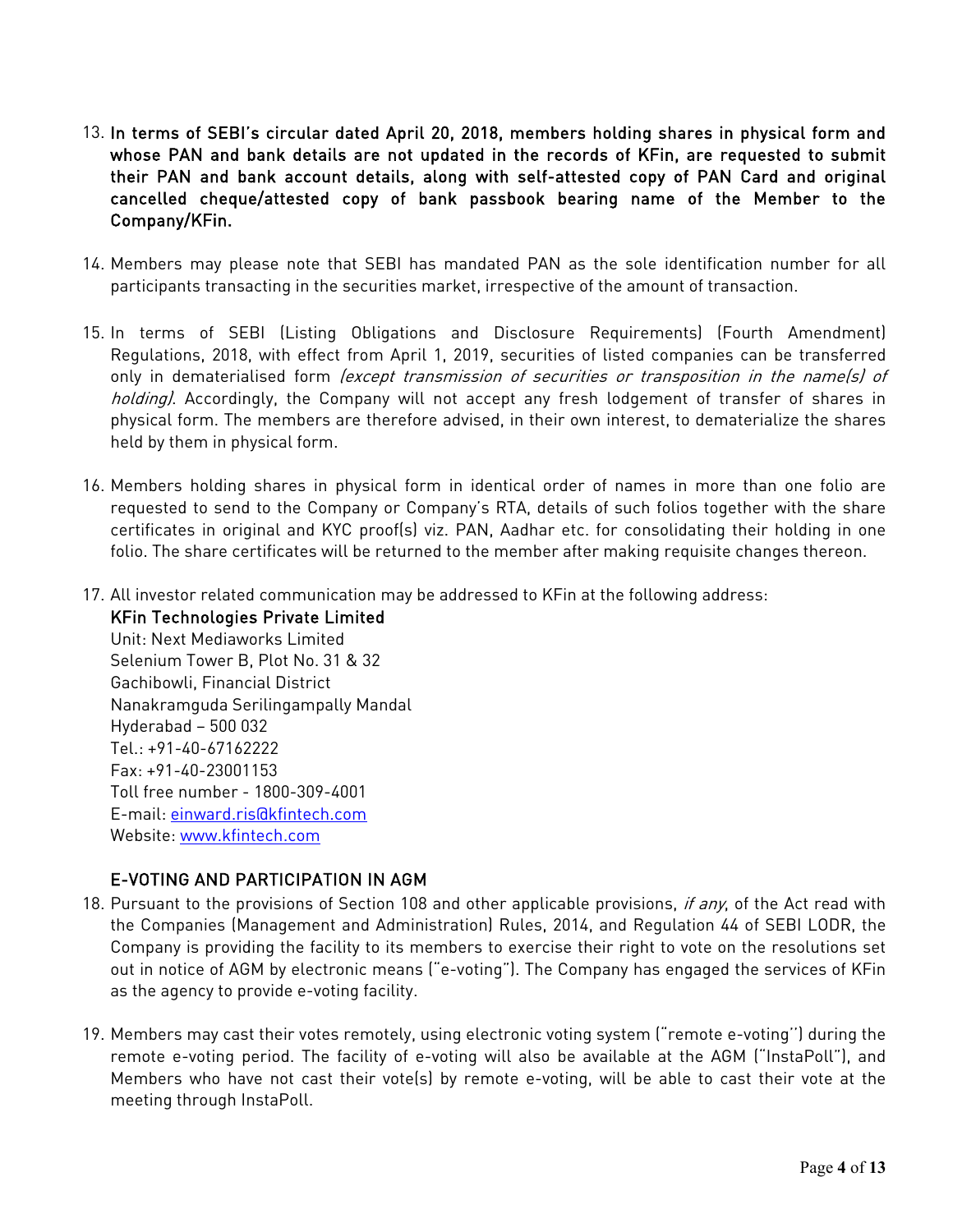### 20. The remote e-voting facility will be available during following period:

| Commencement of remote e-voting | From 9.00 a.m. (Server time) on September 19, 2021<br>(Sunday)     |
|---------------------------------|--------------------------------------------------------------------|
| End of remote e-voting          | Up to 5.00 p.m. (Server time) on September 22, 2021<br>(Wednesday) |

Remote e-voting will not be allowed beyond the aforesaid date and time and the remote e-voting module shall be forthwith disabled by KFin upon expiry of aforesaid period.

- 21. Persons whose name appears in the Register of Members/list of Beneficial Owners as on September 16, 2021 ("Cut-off Date") shall be entitled to cast their vote by remote e-voting on the resolutions set forth in this Notice or participating at the AGM and vote through InstaPoll. Any person who is not a Member as on the Cut-off Date should treat this Notice for information purpose only.
- 22. Once the vote on a resolution has been cast by a member, whether partially or otherwise, the member shall not be allowed to change it subsequently or cast the vote again.
- 23. The Board of Directors has appointed Mr. Sanket Jain, Company Secretary-in-Practice (C.P. No. 12583) as Scrutinizer to scrutinize the remote e-voting process and InstaPoll in a fair and transparent manner.
- 24. After conclusion of e-voting at the AGM, Scrutinizer will scrutinize the votes cast via InstaPoll and remote e-voting, and submit his consolidated Scrutinizer's Report to the Chairman/Director.
- 25. The result of e-voting (remote e-voting and InstaPoll) will be declared within two working days of conclusion of AGM and the same, along with the consolidated Scrutinizer's Report, will be placed on Company's website viz. [www.nextmediaworks.com](http://www.nextmediaworks.com/) and on KFin's website viz. [https://evoting.kfintech.com.](https://evoting.kfintech.com/) The result of voting will be simultaneously communicated to the stock exchanges viz. NSE and BSE.
- 26. The resolutions as set out in the notice of AGM shall be deemed to be passed on the date of AGM, subject to receipt of requisite number of votes in favour of the resolution(s).
- 27. Any Member who is desirous to express his/her views or ask questions during the AGM, may register themselves by logging on to [https://emeetings.kfintech.com](https://emeetings.kfintech.com/) and click on the 'Speaker Registration'. Speaker Registration will be open from September 18, 2021 (9:00 a.m. IST) till September 20, 2021 (5:00 p.m. IST). Only those members who have registered themselves as speaker will be allowed to express their views or ask questions at the AGM. The Company reserves the right to restrict the number of questions and speakers, depending upon availability of time as appropriate for smooth conduct of the AGM.
- 28. Members are requested to send their queries, if any, on the financial statements/ operations of the Company, via email to the Company Secretary at [investor.communication@radioone.in,](mailto:investor.communication@radioone.in) atleast 7 days before the AGM, so that the information can be compiled in advance.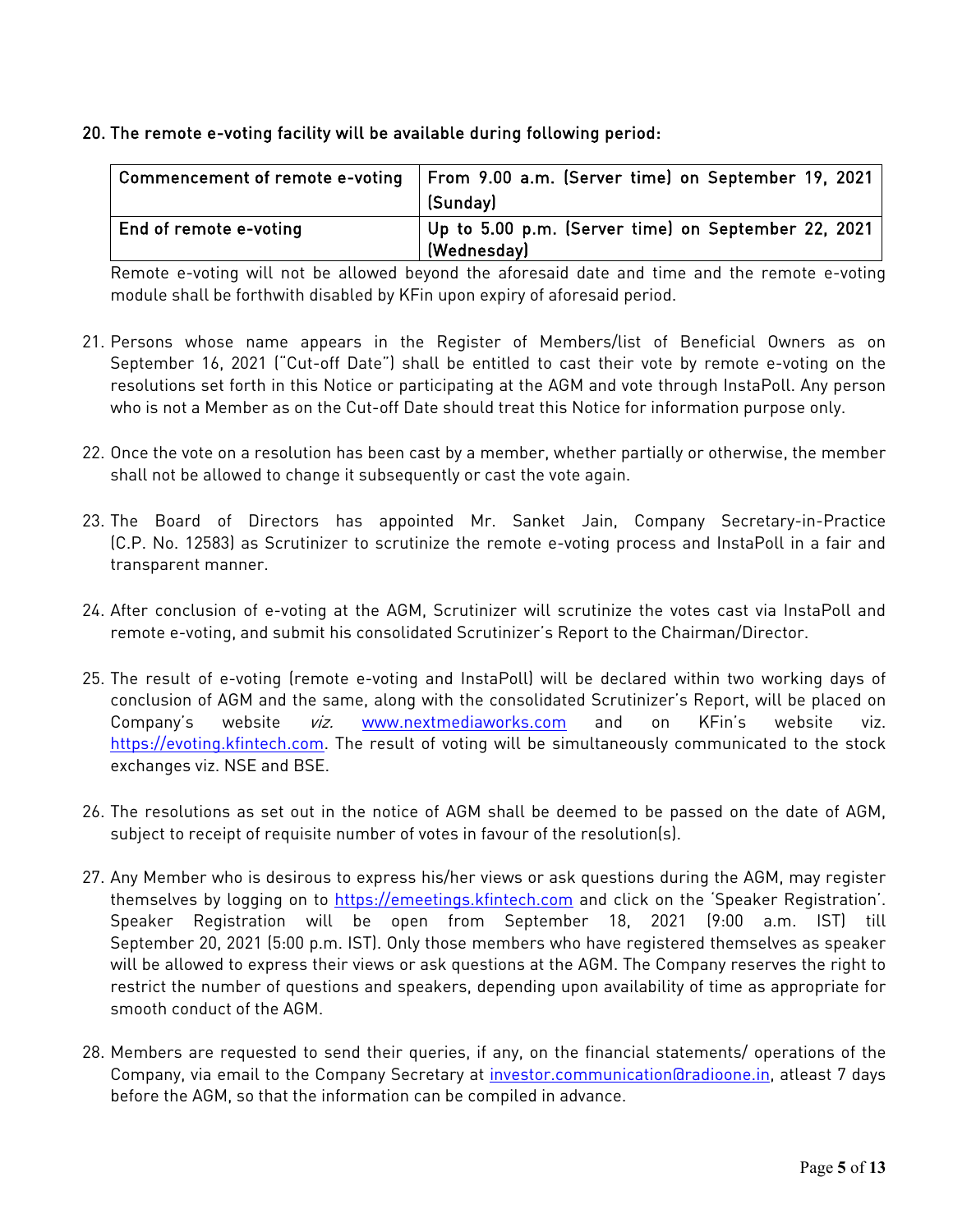29. Pursuant to SEBI circular no. SEBI/HO/CFD/CMD/ CIR/P/2020/242 dated December 09, 2020 on "e-Voting Facility provided by Listed Entities", individual shareholders holding equity shares in dematerialised form can cast their vote, by way of single login credential, through their demat account/ websites of Depositories/ Depository Participants.

Members are advised to update their mobile number and E-mail ID in their demat accounts in order to access e-voting facility.

30. Members are requested to carefully read the "PROCEDURE TO CAST VOTE THROUGH REMOTE E-VOTING" and "PROCEDURE FOR JOINING THE AGM THROUGH VC/OAVM AND VOTING AT AGM" given below.

# (I) PROCEDURE TO CAST VOTE THROUGH REMOTE E-VOTING

1. Individual members holding shares of the Company in demat mode (by accessing e-Voting system of Depositories)

| <b>National Securities Depository Limited</b><br>(NSDL)          |        | <b>Central Depository Services (India) Limited</b><br>(CDSL)   |  |
|------------------------------------------------------------------|--------|----------------------------------------------------------------|--|
| 1. User already registered for IDeAS facility:                   |        | 1. User already registered for Easi/ Easiest:                  |  |
| (i) Visit https://eservices.nsdl.com                             |        | (ii)<br>Visit<br>URL:                                          |  |
| (ii) Click on the "Beneficial Owner" icon                        |        | https://web.cdslindia.com/myeasi/home/                         |  |
| under 'IDeAS' section.                                           |        | <u>login</u>                                                   |  |
| (iii) Enter User ID and Password. Post                           |        | <b>OR</b>                                                      |  |
| successful authentication, click                                 | on     | www.cdslindia.com and click on "Login"                         |  |
| "Access to e-Voting"                                             |        | and select "New System Myeasi"                                 |  |
| (iv) Click<br>Company<br>on<br>name:                             | "Next  | (ii) Enter your User ID and Password.                          |  |
| Mediaworks Limited" or e-Voting service                          |        | (iii) Post successful authentication, please                   |  |
| provider "K-Fintech". You will                                   | be     | click on 'E-voting'                                            |  |
| re-directed to K-Fintech's e-Voting page                         |        | (iv) You will be requested to select the name                  |  |
| to cast vote during the remote e-Voting                          |        | of the Company: "Next Mediaworks                               |  |
| period.                                                          |        | Limited" or KFin. You will be re-directed                      |  |
|                                                                  |        | to KFin's e-Voting portal to cast the vote                     |  |
| 2. User not registered for IDeAS facility:<br>(i) Click on link: |        | during the remote e-Voting period.                             |  |
|                                                                  | select |                                                                |  |
| https://eservices.nsdl.com and<br>"Register Online for IDeAS"    |        | 2. User not registered for Easi/Easiest:<br>(i) Click on link: |  |
| 0R                                                               |        | https://web.cdslindia.com/myeasi/Regist                        |  |
| https://eservices.nsdl.com/SecureWeb/I                           |        | ration/EasiRegistration                                        |  |
| deasDirectReq.jsp                                                |        | (ii) Proceed with completing the required                      |  |
| (ii) Proceed with completing the required                        |        | fields.                                                        |  |
| fields.                                                          |        | (iii) Follow steps mentioned in point no. 1                    |  |
| (iii) Follow steps mentioned in point no. 1                      |        | above                                                          |  |
| above                                                            |        |                                                                |  |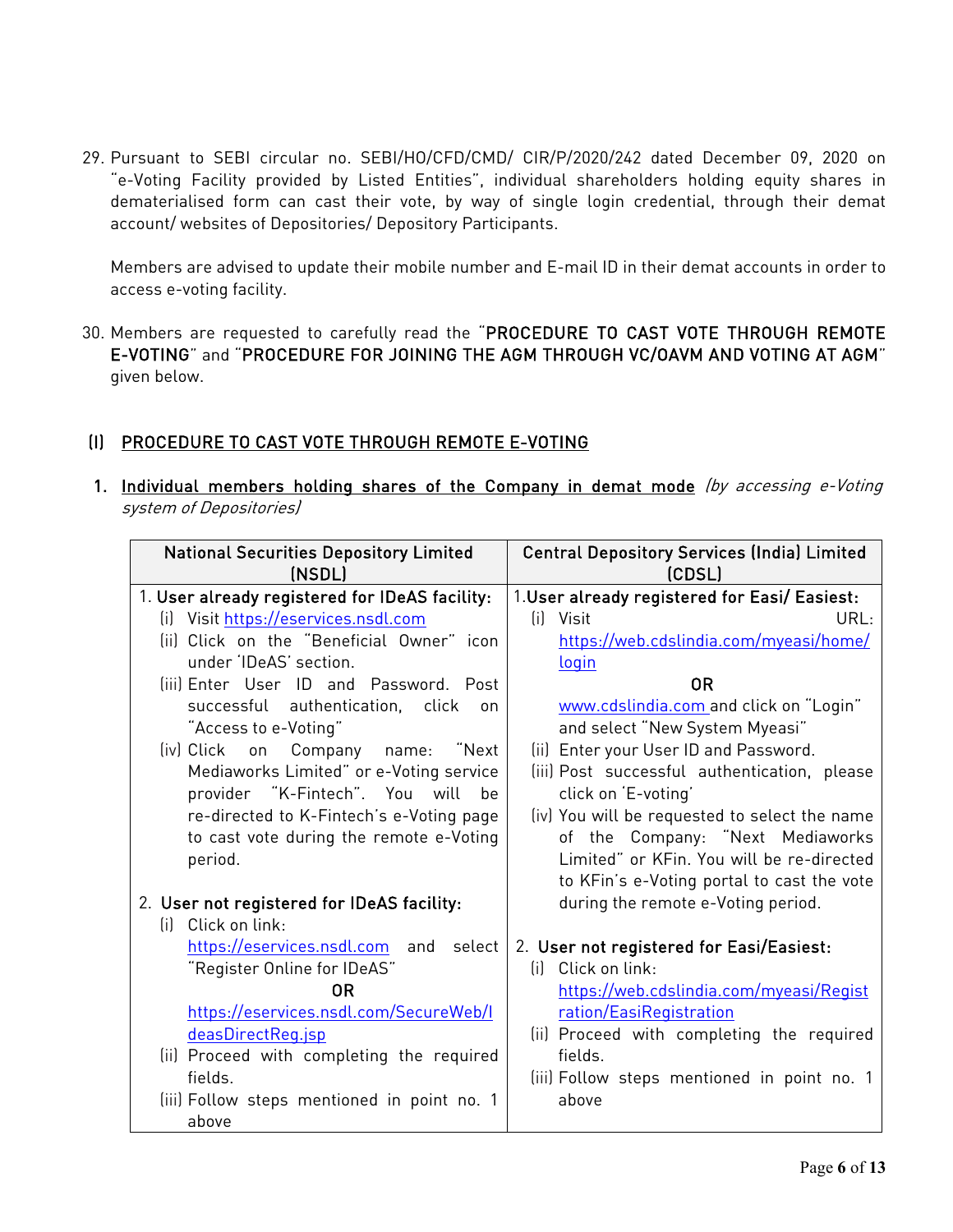|                                         | 3. Alternatively, by directly accessing the<br>3. Alternatively, by directly accessing the e- |                                                                                                         |  |
|-----------------------------------------|-----------------------------------------------------------------------------------------------|---------------------------------------------------------------------------------------------------------|--|
| e-Voting website of NSDL:               | <b>Voting website of CDSL:</b>                                                                |                                                                                                         |  |
| (i) Visit https://www.evoting.nsdl.com  | (i) Visit www.cdslindia.com and select                                                        |                                                                                                         |  |
|                                         | (ii) Click on the icon "Login" available under<br>"E Voting"                                  |                                                                                                         |  |
|                                         | 'Shareholder/Member' section.<br>(ii) Provide your BO ID/ demat account                       |                                                                                                         |  |
|                                         | (iii) On the Login page, enter your User ID                                                   | number and PAN                                                                                          |  |
|                                         | (i.e. your 16 characters demat account                                                        | (iii) System will authenticate user<br>bv                                                               |  |
| number held with NSDL), Password /      |                                                                                               | sending OTP on registered Mobile &                                                                      |  |
| OTP and a verification code as shown on |                                                                                               | Email as recorded in the demat                                                                          |  |
| the screen.                             |                                                                                               | Account.                                                                                                |  |
|                                         | (iv) Post successful authentication, click on                                                 | (iv) You will be requested to select the                                                                |  |
|                                         | Company name: "Next Mediaworks<br>Company: "Next<br>the<br>of<br>name                         |                                                                                                         |  |
|                                         | Mediaworks Limited" or KFin. You will<br>Limited" or e-Voting service provider                |                                                                                                         |  |
|                                         | "K-Fintech". You will be re-directed to<br>be re-directed to KFin's e-Voting portal           |                                                                                                         |  |
|                                         | to cast the vote during the remote<br>K-Fintech's e-Voting portal to cast vote                |                                                                                                         |  |
|                                         | during the remote e-Voting period.                                                            | e-Voting period.                                                                                        |  |
|                                         |                                                                                               | <b>Procedure to login</b> $\vert$ (i) You can login using the credentials of your demat account through |  |
| demat  <br>through                      |                                                                                               | the website of your DP registered with NSDL/CDSL, for remote                                            |  |
| account/ website of                     | e-Voting.                                                                                     |                                                                                                         |  |
| <b>Depository</b>                       | (ii) Once logged-in, you will be able to see "e-Voting" option. Once you                      |                                                                                                         |  |
| Participant (DP)                        | click on "e-Voting" option and after successful authentication, you                           |                                                                                                         |  |
|                                         | will be re-directed to e-voting module of NSDL/CDSL.                                          |                                                                                                         |  |
|                                         | (iii) Click on options available against Company name: "Next                                  |                                                                                                         |  |
|                                         | Mediaworks Limited" or KFin and you will be re-directed to e-Voting                           |                                                                                                         |  |
|                                         | portal of KFin to cast your vote during the remote e-Voting period.                           |                                                                                                         |  |

### NOTE: After successful login, Individual members holding shares of the Company in demat mode, are requested to follow steps (f) to (l) mentioned under point no. 2(A) below, to cast their vote.

Members who are unable to retrieve User ID/ Password are advised to use "Forget User ID"/"Forget Password" option available the websites of Depositories/DP.

| Members facing any technical issue on<br><b>NSDL</b> website                                   | Members facing any technical issue on<br><b>CDSL website</b> |  |
|------------------------------------------------------------------------------------------------|--------------------------------------------------------------|--|
| Contact NSDL helpdesk by sending a request   Contact CDSL helpdesk by sending a request        |                                                              |  |
| at evoting@nsdl.co.in or call at toll free no.:   at helpdesk.evoting@cdslindia.com or contact |                                                              |  |
| 1800-1020-990 or 1800-224-430                                                                  | at 022-23058738 or 22-23058542-43                            |  |

- 2. All Members other than 'Individuals holding shares of the Company in demat mode' (by accessing to e-Voting system of KFin)
- (A) Members whose e-mail addresses are registered with the Company/Depository Participant(s) and have received email from Company/ KFin with login details, please follow the below process:
	- (a) Launch internet browser by typing the URL: [https://evoting.kfintech.com](https://evoting.kfintech.com/)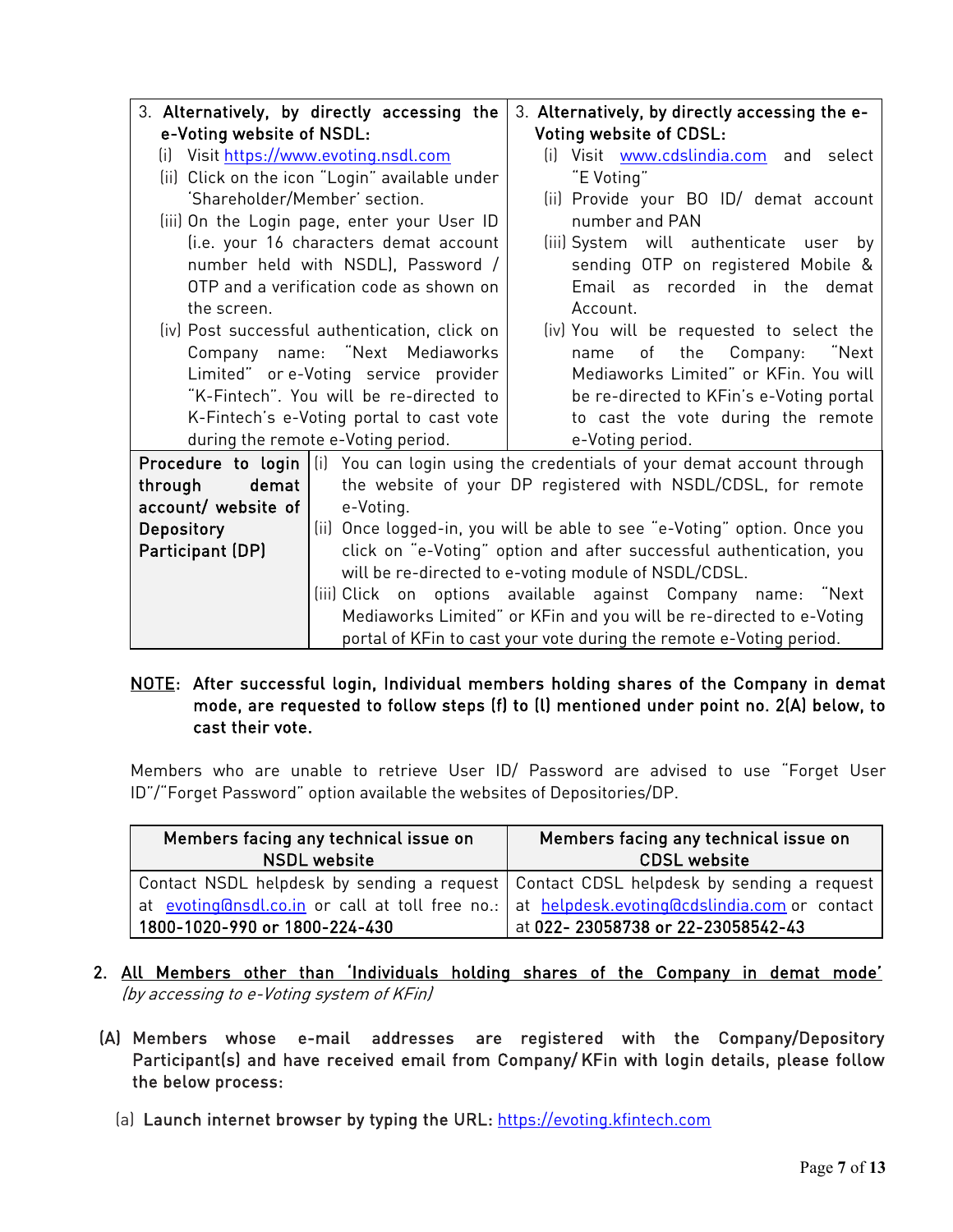- (b) Enter the login credentials (User ID and password given in the e-mail). The E-Voting Event Number + Folio No. or DP ID Client ID will be your User ID. However, if you are already registered with KFin for e-voting, you can use the existing password to log-in.
- (c) After entering these details appropriately, click on "LOGIN".
- (d) You will now reach Password Change Menu wherein you are required to mandatorily change your password upon logging in for the first time. The new password shall comprise of minimum 8 characters with at least one upper case (A-Z), one lower case (a-z), one numeric (0-9) and a special character (@,#,\$,etc.). The system will prompt you to update your contact details like mobile number, e-mail address, etc. on first login. You may also enter a secret question and answer of your choice to retrieve your password in case you forget it. It is strongly recommended that you do not share your password with any other person and that you take utmost care to keep your password confidential.
- (e) You need to login again with the new credentials.
- (f) On successful login, the system will prompt you to select the E-Voting Event Number (EVEN) for Next Mediaworks Limited.
- (g) On the voting page, enter the number of shares held by you as on the Cut-off date under either "FOR" or "AGAINST" or alternatively, you may partially enter any number under "FOR"/"AGAINST", but the total number under "FOR"/"AGAINST" taken together should not exceed your total shareholding as on the Cut-off date. You may also choose to "ABSTAIN" and vote will not be counted under either head.
- (h) Members holding shares under multiple folios/demat accounts shall choose the voting process separately for each of the folios/demat accounts.
- (i) Voting has to be done for each item of the Notice separately. In case you do not desire to cast your vote on any specific item, it will be treated as "ABSTAIN".
- (j) You may then cast your vote by selecting an appropriate option and click on "SUBMIT".
- (k) A confirmation box will be displayed. Click "OK" to confirm, else "CANCEL" to modify.
- (l) Once you confirm, you will not be allowed to modify your vote.
- (m) Corporate/Institutional Members (i.e., other than Individuals, HUFs, NRIs, etc.) are also required to send legible scanned certified true copy (in PDF Format) of the Board Resolution/Power of Attorney/Authority Letter, etc., to the Scrutinizer at [sanketjaincs@gmail.com](mailto:sanketjaincs@gmail.com) with a copy marked to [evoting@kfintech.com.](mailto:evoting@kfintech.com) It is also requested to upload the same in the e-voting module in their login. The naming format of the aforesaid legible scanned document shall be "Corporate Name EVENT NO."

# (B) Member whose e-mail address is not registered/updated with the Company/ KFin/ Depository Participant, please follow the below process to generate your login credentials:

- (a) Members holding shares in physical mode, who have not registered/ updated their email addresses with the Company, are requested to register/ update the same on the link [https://ris.kfintech.com/clientservices/mobilereg/mobileemailreg.aspx](https://ind01.safelinks.protection.outlook.com/?url=https%3A%2F%2Fris.kfintech.com%2Fclientservices%2Fmobilereg%2Fmobileemailreg.aspx&data=04%7C01%7Csuresh.d%40kfintech.com%7C6db0a2c479c7426d991c08d963b2048a%7C1f05907ac524467eb2e103a361253cb5%7C0%7C0%7C637650438518809418%7CUnknown%7CTWFpbGZsb3d8eyJWIjoiMC4wLjAwMDAiLCJQIjoiV2luMzIiLCJBTiI6Ik1haWwiLCJXVCI6Mn0%3D%7C1000&sdata=%2BfpqfxcDe1SpIUQtYxd0YwQkPRe%2F2KRExxBGX%2F1jpNI%3D&reserved=0) or by writing to the Company with details of folio number and attaching a self-attested copy of PAN card at [investor.communication@radioone.in](mailto:investor.communication@radioone.in) or to KFin at [einward.ris@Kfintech.com.](mailto:einward.ris@Kfintech.com)
- (b) Members holding shares in dematerialized mode who have not registered their e-mail addresses with their Depository Participant(s) are requested to register/update their email addresses with the Depository Participant(s) with whom they maintain their demat account(s).
- (c) After due verification, the Company/KFin will forward your login credentials to your registered email address.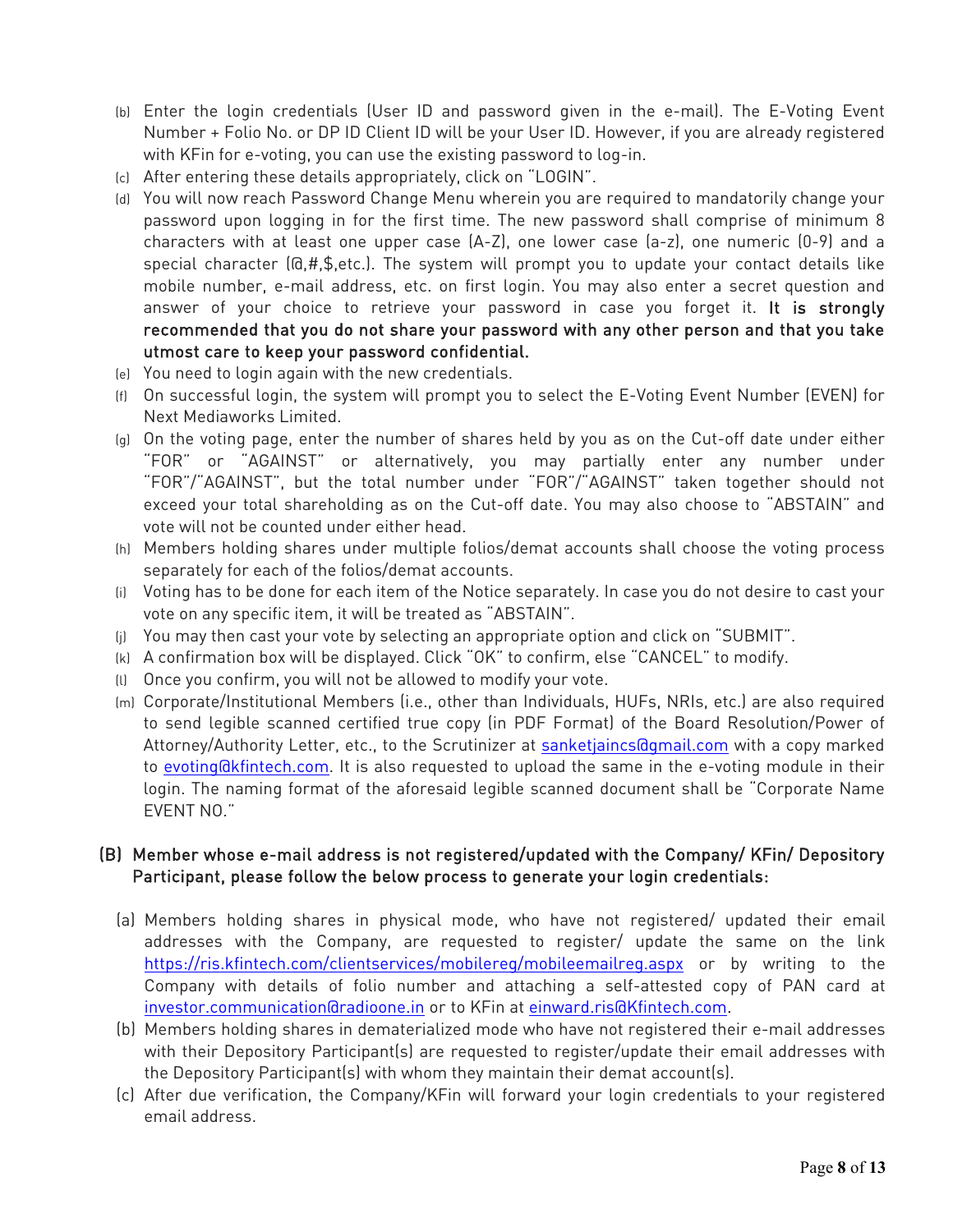- (d) Follow the instructions mentioned under point 2(A) above, to cast your vote.
- (e) You can also update your mobile number and e-mail id in the "user profile details" in your e-voting login on [https://e-voting.kfintech.com](https://e-voting.kfintech.com/) which may be used for sending further communication.
- (C) Any person who becomes a member of the Company after dispatch of the Notice of AGM and holding shares as on the Cut-off Date may obtain the User ID and password from KFin in the manner as mentioned below:
	- (a) If the mobile number of the member is registered against Folio No./DP ID Client ID, the member may send SMS: MYEPWD <space> E-Voting Event Number+Folio No. or DP ID Client ID to +91-9212993399 Example for NSDL: MYEPWD <SPACE> IN12345612345678

Example for CDSL: MYEPWD <SPACE> 1402345612345678 Example for Physical: MYEPWD <SPACE> XXXX1234567890

- (b) If e-mail address or mobile number of the member is registered against Folio No./DP ID Client ID, then on the home page of [https://evoting.kfintech.com,](https://evoting.kfintech.com/) the member may click "Forgot Password" and enter Folio No. or DP ID Client ID and PAN to generate a password.
- (c) Member may send an e-mail request to [evoting@kfintech.com](mailto:evoting@kfintech.com) requesting User ID and Password. After due verification of the request, User ID and Password will be sent to the Member.
- (D) In case of any query/grievance in respect of e-voting Members may refer to the Help & FAQs section/ e-voting user manual available at the "Downloads" section at [https://evoting.kfintech.com](https://evoting.kfintech.com/) or contact Mr. Rajkumar Kale, Asstt. General Manager, KFin Technologies Private Limited, Unit: Next Mediaworks Limited, Selenium Tower B, Plot 31-32, Gachibowli, Financial District, Nanakramguda, Serilingampally Mandal, Hyderabad - 500032 | Phone No.: +91-040-67162222 / 040- 67162222 | Toll- free No.: 1800-309-4001 | E-mail: [evoting@kfintech.com](mailto:evoting@kfintech.com).

# (II) PROCEDURE FOR JOINING THE AGM THROUGH VC/OAVM AND VOTING AT AGM

(a) Joining the AGM through VC/OAVM: Members will be able to attend the AGM through VC/OAVM at [https://emeetings.kfintech.com](https://emeetings.kfintech.com/) by using their e-voting login details provided in the email received from the Company/KFin.

# Members are requested to follow the procedure given below:

- (i) Launch internet browser (chrome/ firefox/ safari) by visiting the URL viz. [https://emeetings.kfintech.com](https://emeetings.kfintech.com/)
- (ii) Enter the login credentials
- (iii) After logging in, click on "Video Conference" option
- (iv) Then click on camera icon appearing against AGM event of Next Mediaworks Limited, to attend the AGM.
- (b) Members will be allowed to attend the AGM through VC/OAVM on first come, first served basis.
- (c) Facility to join the meeting shall be opened 30 minutes before the scheduled time of the AGM and shall be kept open throughout the proceedings of the AGM.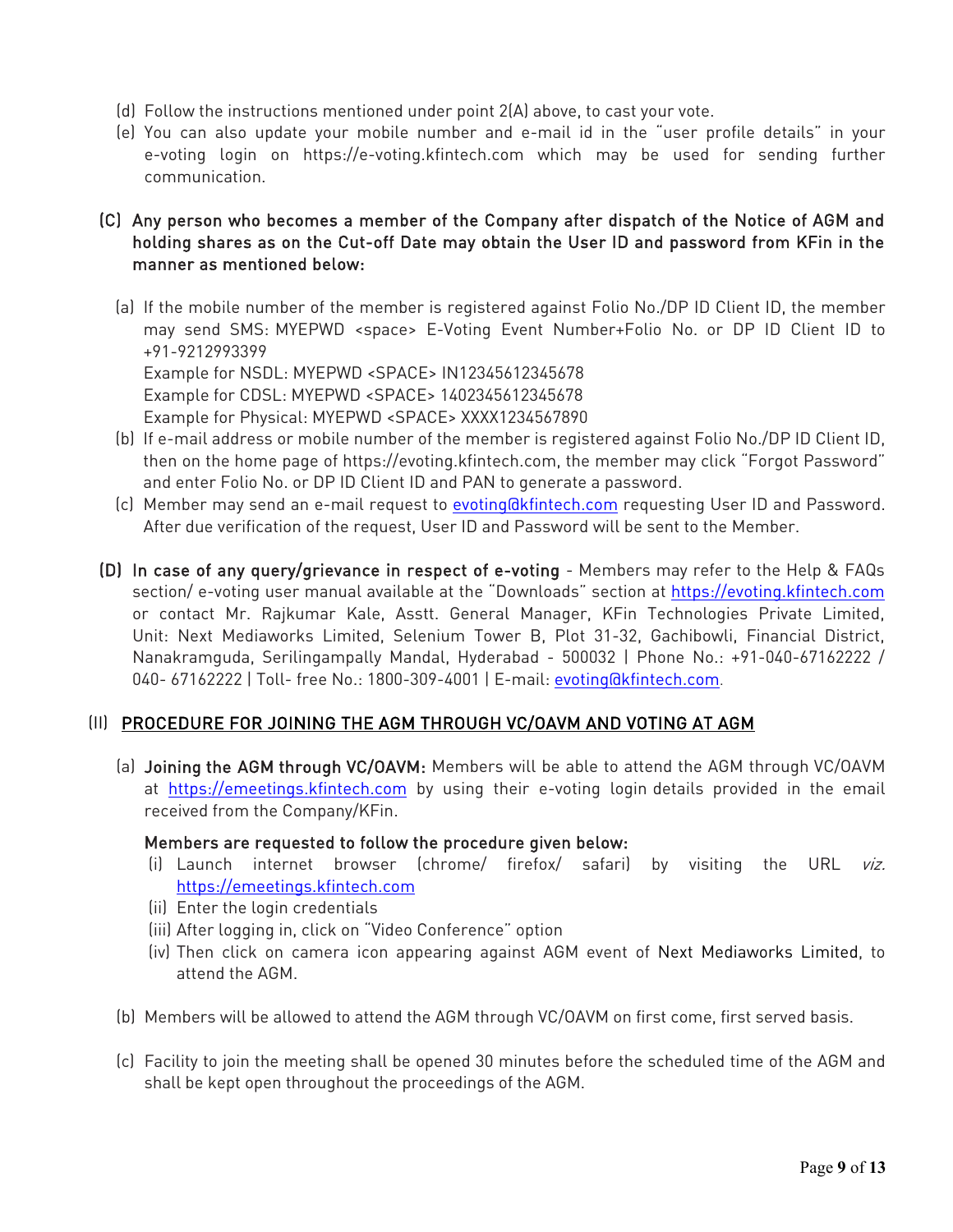- (d) Voting at AGM ("InstaPoll"):
	- (i) Facility to cast vote through InstaPoll will be made available on the meeting page, and will be activated once the InstaPoll is announced at the AGM.
	- (ii) Once the voting at the AGM is announced, Members who have not cast their vote through remote e-voting can cast their vote by clicking on the link "Vote".
	- (iii) If a member casts vote(s) by both modes, then voting done through remote e-voting facility shall prevail and vote(s) cast through InstaPoll shall be treated as "INVALID".
- (e) Members who need assistance before or during the AGM can contact KFin at [evoting@kfintech.com](mailto:evoting@kfintech.com) or call at 1800-309-4001. Kindly quote your name, DP ID-Client ID/ Folio no. and E-Voting Event Number (EVEN) in all your communications.

# STATEMENT PURSUANT TO SECTION 102 OF THE COMPANIES ACT, 2013

### ITEM NO 3:

Consequent upon resignation of Mr. Harshad Jain as MD & CEO w.e.f. November 26, 2020, the Board of Directors of your Company comprised of 5 Directors only. In terms of provisions of Regulation 17 of SEBI LODR, the Board of top-2000 listed entities (determined on the basis of market capitalization as at the end of immediate previous financial year) shall comprise of minimum 6 directors. Your Company falls under the said criteria basis market capitalization as on March 31, 2020.

With an intent to broadbase the composition of Board of Directors and comply with abovementioned requirement of SEBI LODR, the Board of Directors had, on recommendation of Nomination and Remuneration Committee, appointed Mr. Samudra Bhattacharya as an Additional Director of the Company w.e.f. December 30, 2020. In accordance with the provisions of Section 161 of the Act, Mr. Samudra Bhattacharya shall hold office up to the date of this AGM. The Board of Directors has also recommended appointment of Mr. Samudra Bhattacharya as a Non-executive Director, liable to retire by rotation, for approval by the Members of the Company.

Mr. Samudra Bhattacharya, after graduating from the Indian Institute of Management at Lucknow in 1995, has worked across several roles and geographical locations for the last 24 years. He started his career with P&G in India and after 4 years, joined Asian Paints in the Middle East where he served in Sales & Marketing as well as General Management roles for almost 7 years. He then joined PepsiCo India in 2006 and has worked across several assignments spanning, line Sales, Sales & Channel Strategy, Franchise Management and General Management. In his last assignment, Mr. Bhattacharya was based at Manila, Philippines, with PepsiCo as the General Manager for the PepsiCo Joint Venture in that country. Presently, he is the Chief Executive Officer of Hindustan Media Ventures Limited, a fellow subsidiary company. Considering the impeccable credentials of the incumbent and the requirement of the Company, the Board of Directors commends the appointment of Mr. Samudra Bhattacharya as Non-executive Director of the Company.

The Company has received a notice in writing under Section 160 of the Act from a member, signifying intention to propose the candidature of Mr. Samudra Bhattacharya for the office of Director.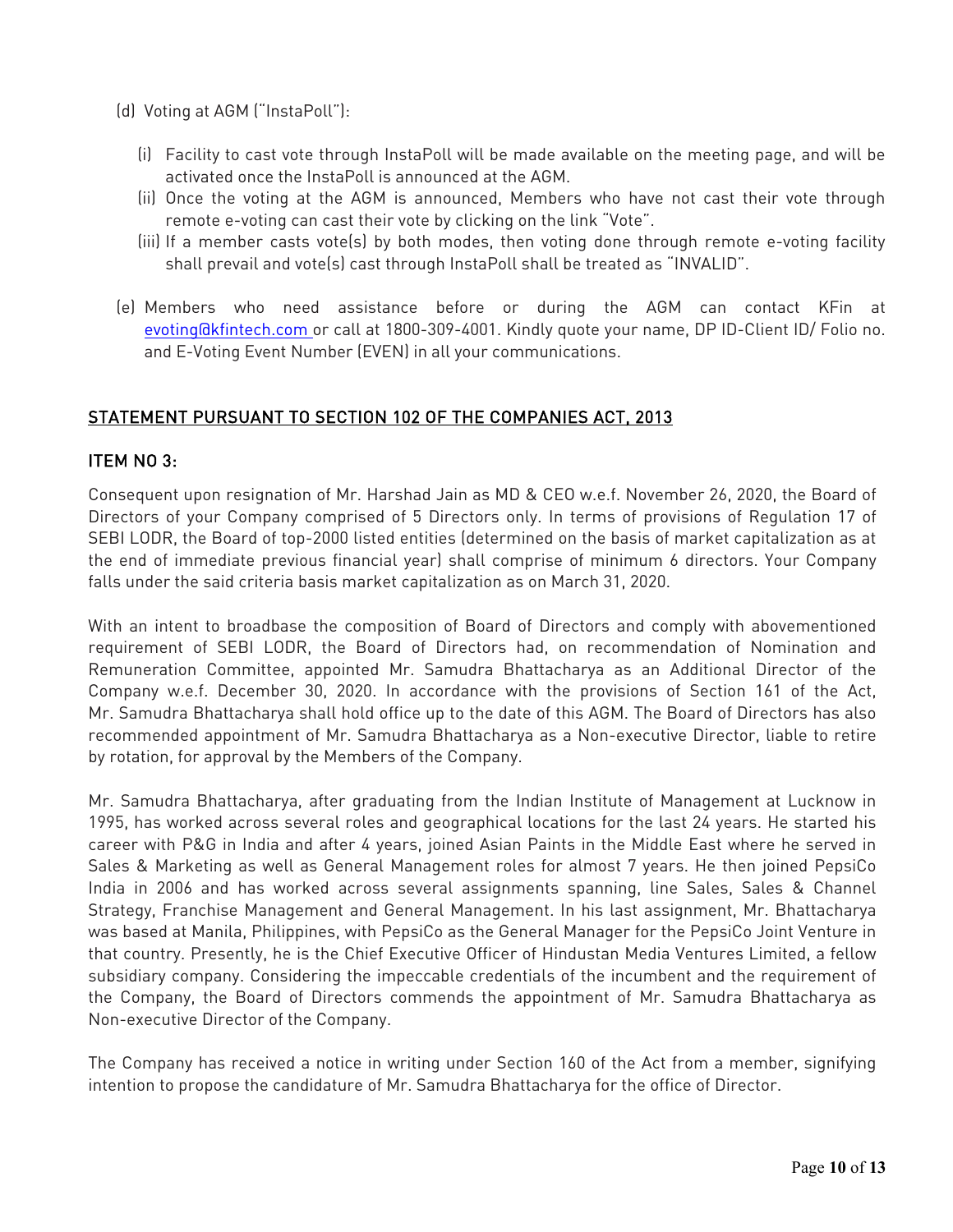Mr. Samudra Bhattacharya was also appointed as Additional Director (Non-executive) on the Board of Next Radio Limited, subsidiary company.

Mr. Samudra Bhattacharya is interested in the resolutions set out at Item no. 3 with regard to his appointment as Director. His relatives may also be deemed to be interested in the resolutions, to the extent of their shareholding interest, if any, in the Company. Save and except the above, none of the Directors or Key Managerial Personnel and their relatives are, in any way, concerned or interested, financially or otherwise, in this resolution.

The Board commends the Ordinary Resolutions set out at Item no. 3 of the Notice for approval by the Members.

> By Order of the Board of Directors For Next Mediaworks Limited

(Diksha Singh)

Date: August 25, 2021 **Company Secretary**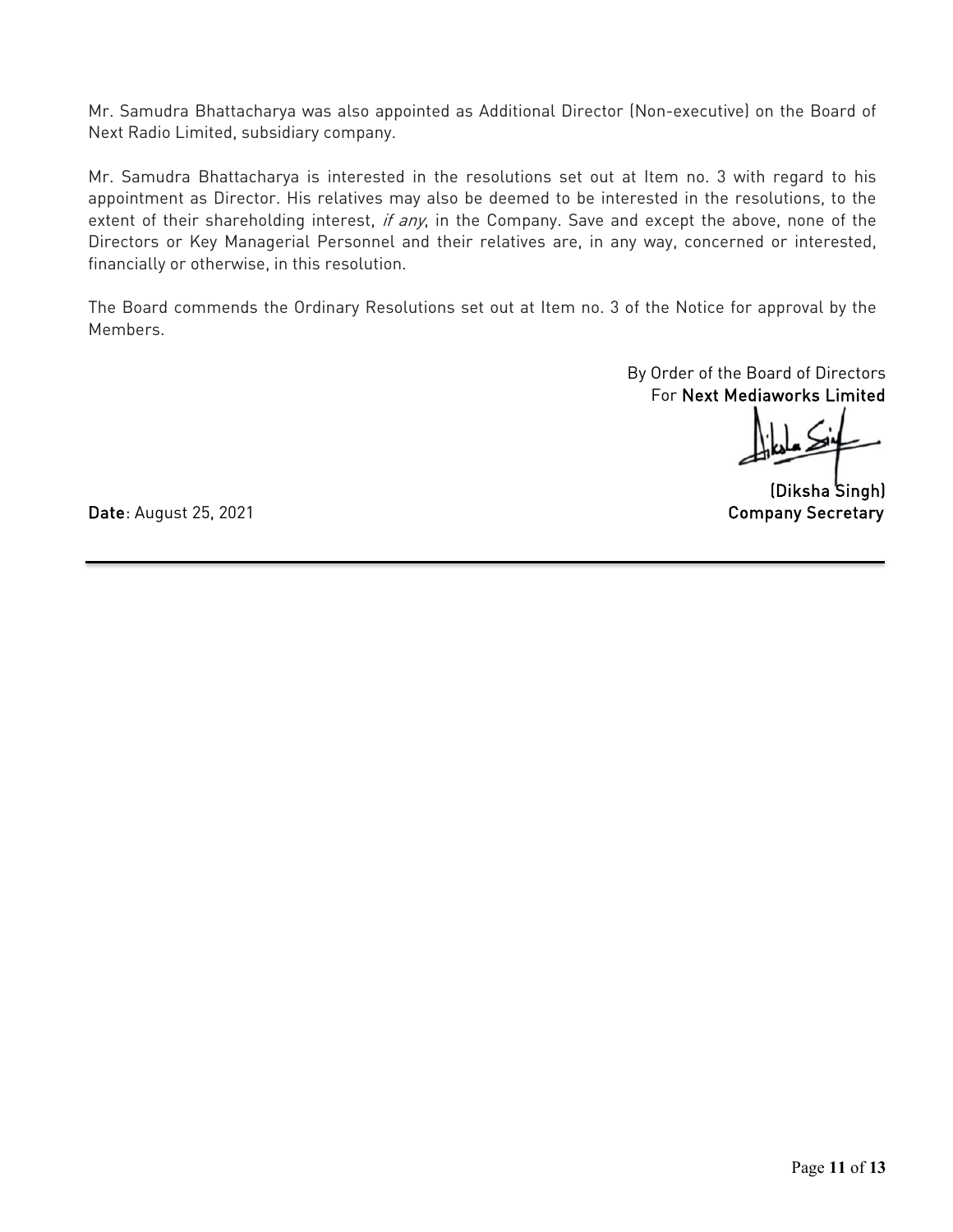Details of the Directors pursuant to Regulation 36 of SEBI (Listing Obligations and Disclosure Requirements) Regulations, 2015 ('SEBI LODR') and Secretarial Standard on General Meeting (SS-2) issued by the Institute of Company Secretaries of India, as applicable

| Name of Director                                                                                                      | Mr. Dinesh Mittal                                                                                                                                                                                                                                                                                                                                                  | Mr. Samudra Bhattacharya                                                      |
|-----------------------------------------------------------------------------------------------------------------------|--------------------------------------------------------------------------------------------------------------------------------------------------------------------------------------------------------------------------------------------------------------------------------------------------------------------------------------------------------------------|-------------------------------------------------------------------------------|
| Age                                                                                                                   | 59 years                                                                                                                                                                                                                                                                                                                                                           | 49 years                                                                      |
| Relationship<br>with<br>other<br>Directors <i>inter-se</i> and<br>Key<br><b>Managerial Personnel</b>                  | None                                                                                                                                                                                                                                                                                                                                                               | None                                                                          |
| Date of Appointment                                                                                                   | April 18, 2019                                                                                                                                                                                                                                                                                                                                                     | December 30, 2020                                                             |
| Expertise in specific functional<br>areas                                                                             | Legal,<br>taxation,<br>corporate<br>secretarial<br>general<br>and<br>management                                                                                                                                                                                                                                                                                    | &<br>Management,<br>Sales<br>Marketing                                        |
| Qualification                                                                                                         | · Bachelor's Degree<br>in<br>Law<br>from Delhi University;<br>Master's Degree in Law (IPR)<br>$\bullet$<br>from Queensland University,<br>Australia:<br>Fellow<br>member<br>of<br>the<br>$\bullet$<br>$\circ$ f<br>Institute<br>Company<br>Secretaries of India; and<br>Post Graduate Diploma<br>in<br>$\bullet$<br>Business Administration from<br>IPM, Ghaziabad | Graduation from IIM, Lucknow                                                  |
| condition<br><b>Terms</b><br>and<br>of<br>appointment/re-appointment                                                  | Non-executive Director, liable to<br>retire by rotation                                                                                                                                                                                                                                                                                                            | Non-executive Director, liable<br>to retire by rotation                       |
| No. of equity shares of Rs. 10/-<br>each held in the Company<br>(including<br>shareholding<br>as<br>beneficial owner) | 5                                                                                                                                                                                                                                                                                                                                                                  | Nil                                                                           |
| <b>Remuneration last drawn</b><br>(during FY-21)                                                                      | Nil                                                                                                                                                                                                                                                                                                                                                                | Nil                                                                           |
| other<br>Directorship<br>held<br>in<br>companies<br>(excluding foreign companies)#                                    | Digicontent Limited (Listed<br>(i)<br>Entity)<br>(ii) DG<br>Automobile<br>Private<br>Limited<br>HT Digital Streams Limited<br>(iii)<br>(iv) HT Music and Entertainment<br><b>Company Limited</b><br>(v) Next Radio Limited<br>(vi) Shine HR Tech Limited <sup>®</sup><br>(vii) The India Newspaper Society                                                         | Mosaic Media<br>Ventures<br>lil<br>Private Limited<br>(ii) Next Radio Limited |